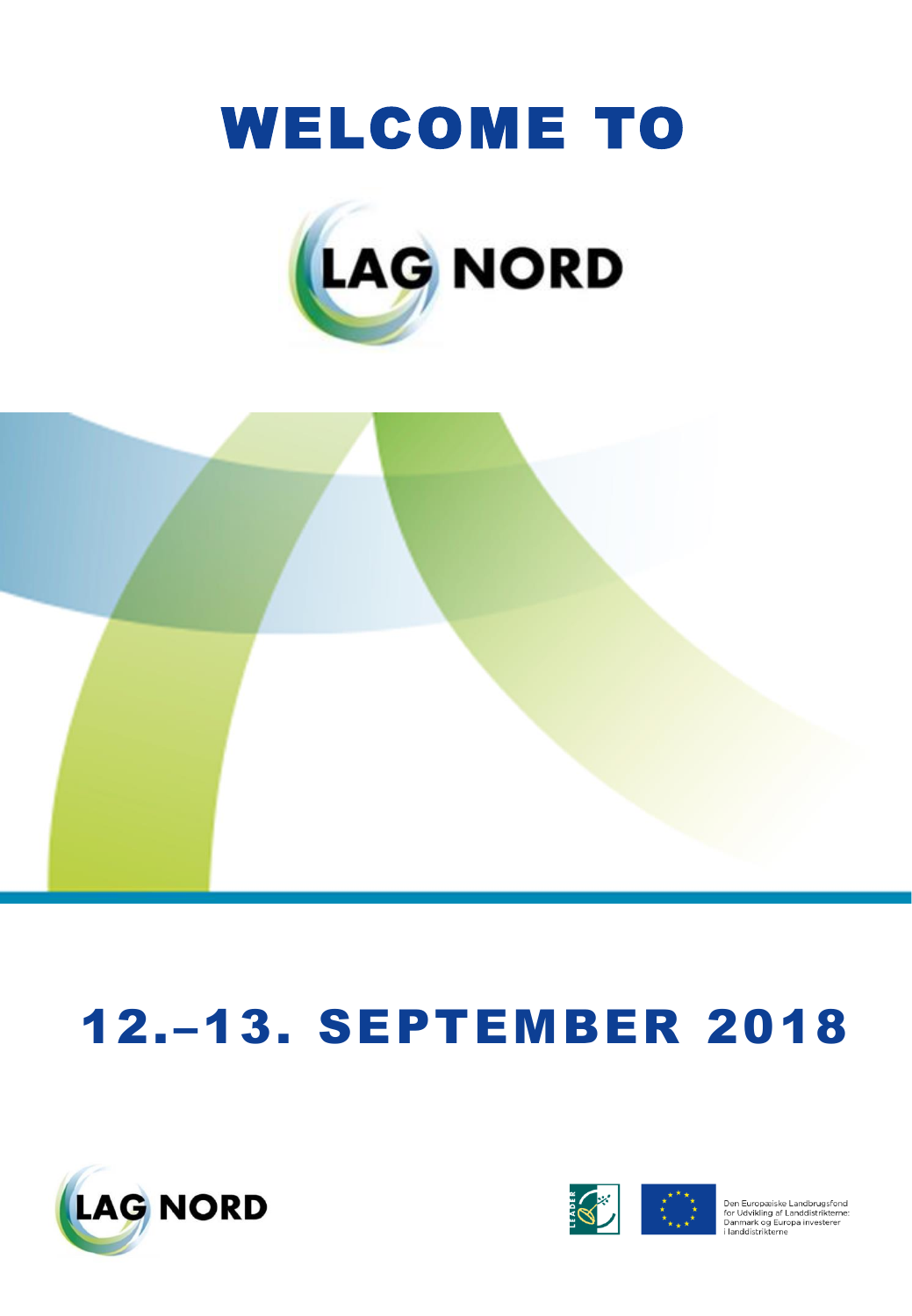## PROGRAM

#### **Wednesday d. 12. september 2018**

|       | 9.00  | <b>Hotel Gestus</b>                            |
|-------|-------|------------------------------------------------|
| 9.30  | 10.00 | From old potato building to new business park. |
| 10.30 | 11.30 | Hundelev - the city who believes in the future |
| 11.45 | 13.45 | Theme: Together we create Løkken               |
|       |       | North Shore Surf                               |
|       |       | Hotel Løkken Strand                            |
|       |       | Lunch and a walk on the beach                  |
| 14.00 | 14.30 | Insect production on an agricultural property  |
| 15.00 | 15.45 | From closed school to creative meeting point   |
| 17.00 |       | <b>Hotel Gestus</b>                            |

#### **Thursday d. 13 september 2018**

|       | 9.00       | <b>Hotel Gestus</b>                                         |
|-------|------------|-------------------------------------------------------------|
|       |            | Drive along the east coast                                  |
|       | 9.45 11.00 | Voerså, a city in development                               |
|       |            | Riverside Voerså                                            |
|       |            | Voerså - by the riverside                                   |
|       |            | Kayaking - Outdoor tourism                                  |
| 11.15 | 11.45      | Living Super Food                                           |
| 12.15 | 15.00      | Tolne - a great place                                       |
|       |            | Tolne Gæstgivergaard - meeting point for the whole<br>world |
|       |            | Tolne Skovpavillion - Old Fashion Building in the forest    |
|       |            | Greenway - always thinking green                            |
| 16.00 |            | <b>Hotel Gestus</b>                                         |
|       |            |                                                             |



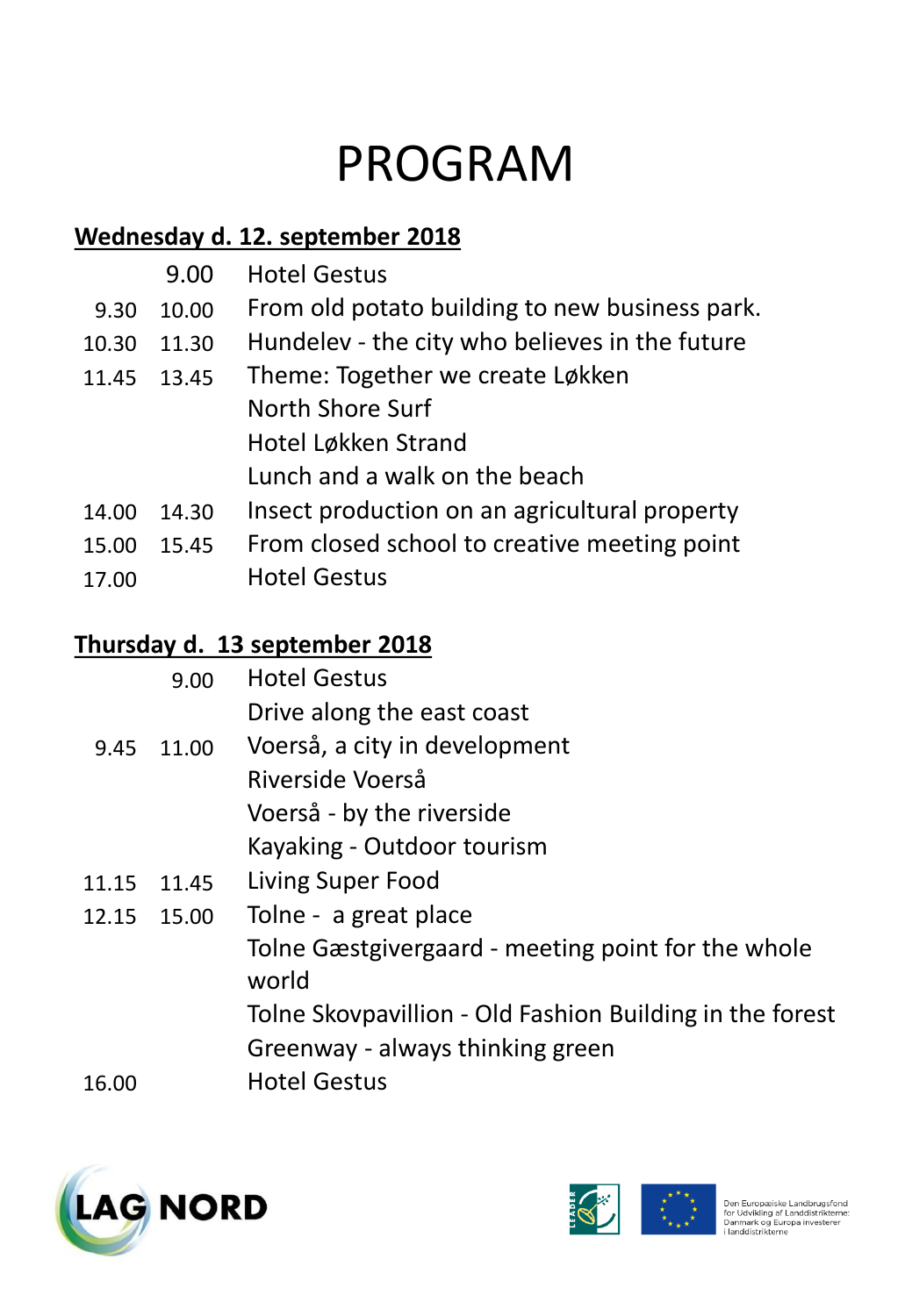### **WEDNESDAY D. 12. SEPTEMBER 2018**





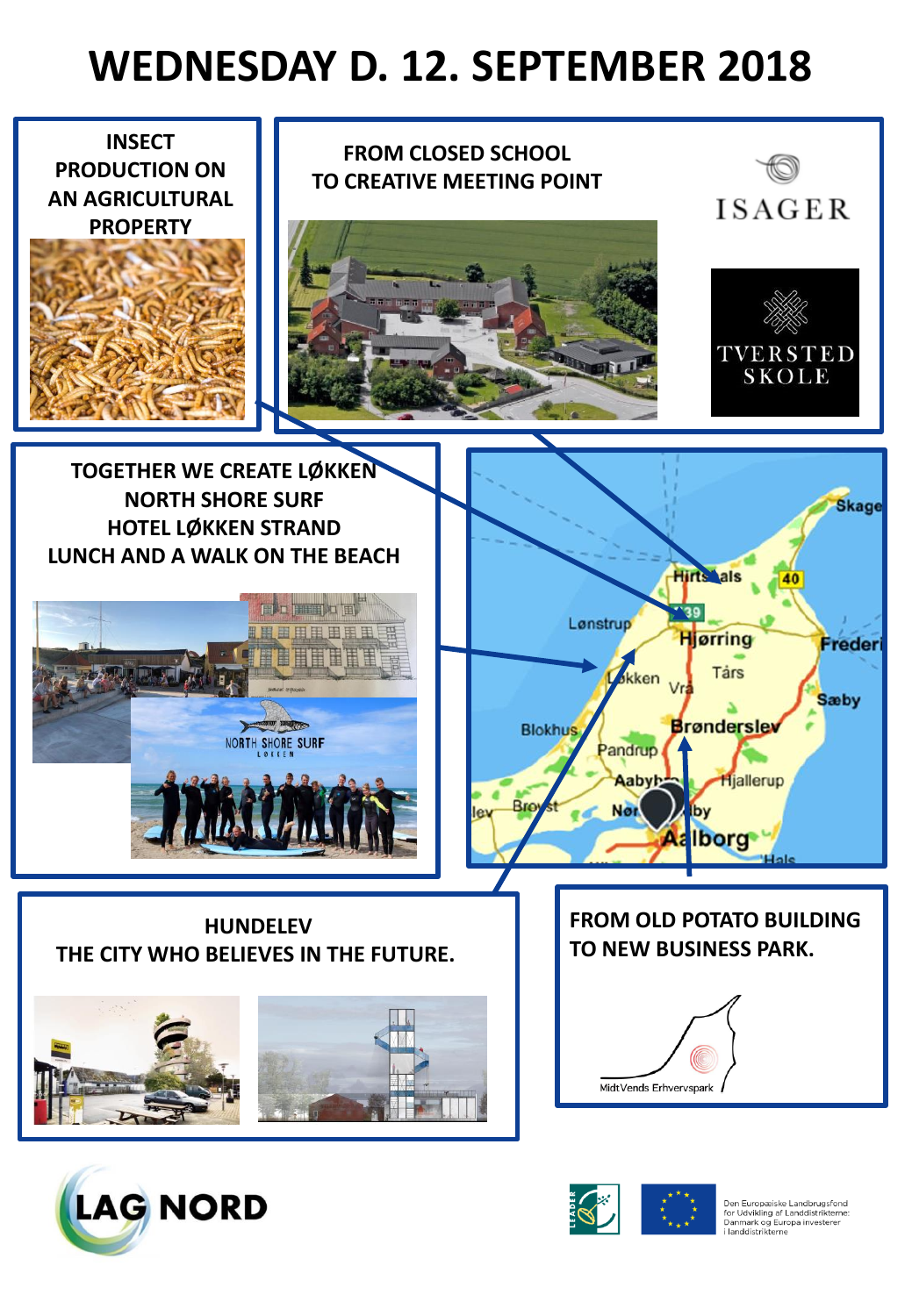### **THURSDAY D. 13 SEPTEMBER 2018**

**TOLNE - A GREAT PLACE TOLNE GÆSTGIVERGAARD - MEETING POINT FOR THE WHOLE WORLD TOLNE SKOVPAVILLION - OLD FASHION BUILDING IN THE FOREST GREENWAY - ALWAYS THINKING GREEN**





#### **LIVING SUPER FOOD**



**VOERSÅ: A CITY IN DEVELOPMENT RIVERSIDE VOERSÅ - BY THE RIVERSIDE - KAYAKING - OUTDOOR TOURISM**